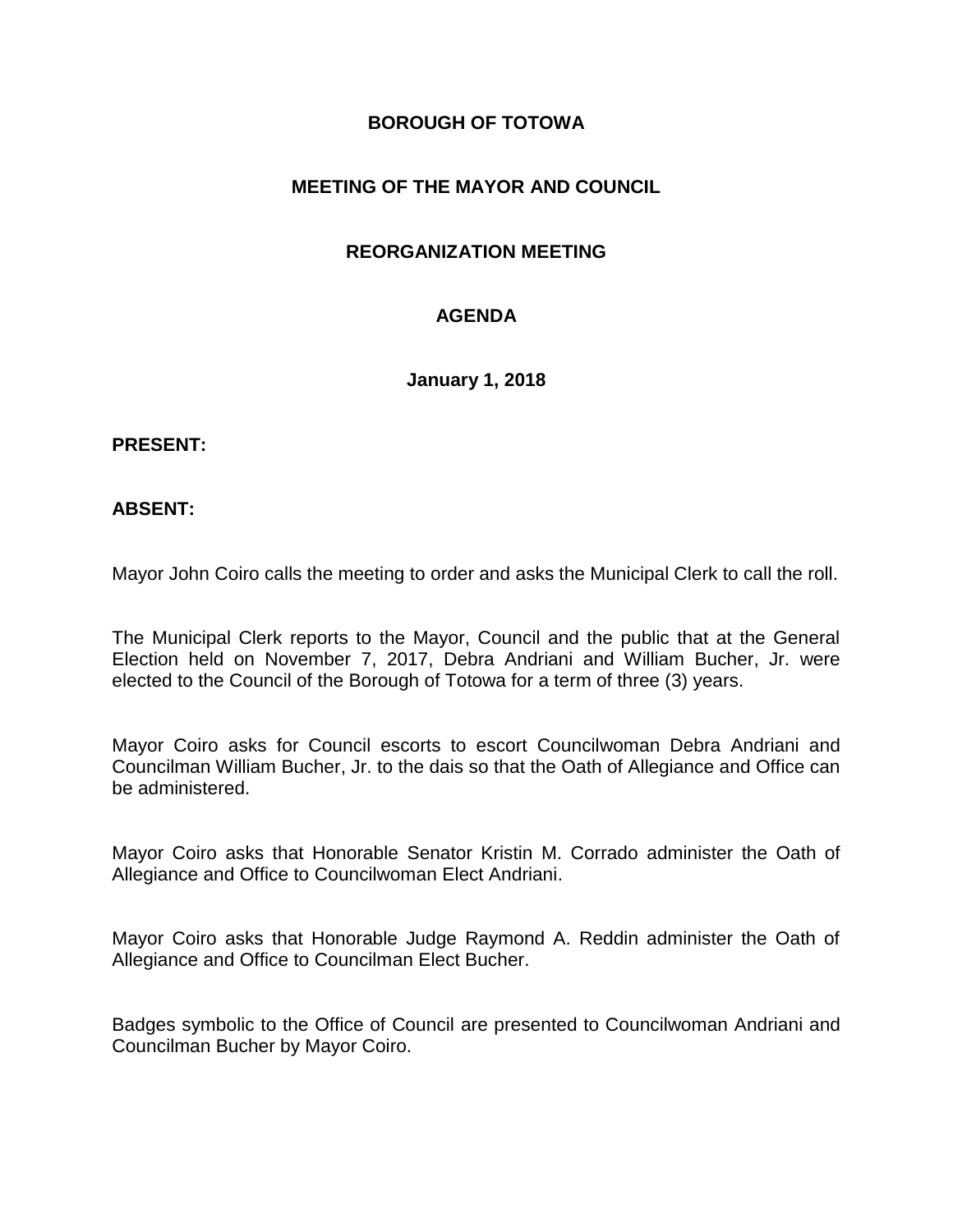Mayor Coiro congratulates Councilwoman Andriani and Councilman Bucher and welcomes them to the 2018 Borough Council.

Mayor Coiro reports that Richard Schopperth has been elected as Fire Chief of the Borough of Totowa Fire Department for a term of two (2) years and asks that he come forward to the dais so that Honorable Judge Raymond A. Reddin can administer the Oath of Allegiance and Office.

A badge symbolic to the Office of Fire Chief is presented to Richard Schopperth by Mayor Coiro.

Mayor Coiro congratulates Fire Chief Schopperth.

Mayor Coiro welcomes the guests and citizens to the annual reorganization meeting of the Mayor and Council.

Mayor Coiro announces that the Reorganization Meeting of the 2018 Borough Council is now in session.

Mayor Coiro asks that the Municipal Clerk call the roll of the 2018 Council.

## **PRESENT:**

## **ABSENT:**

Mayor Coiro asks that the invocation be given by Father Patrick Ryan.

Mayor Coiro asks the public to join the Council in the Pledge of Allegiance to the Flag.

The Statement of the Meeting as required by New Jersey Statutes is read by the Municipal Clerk.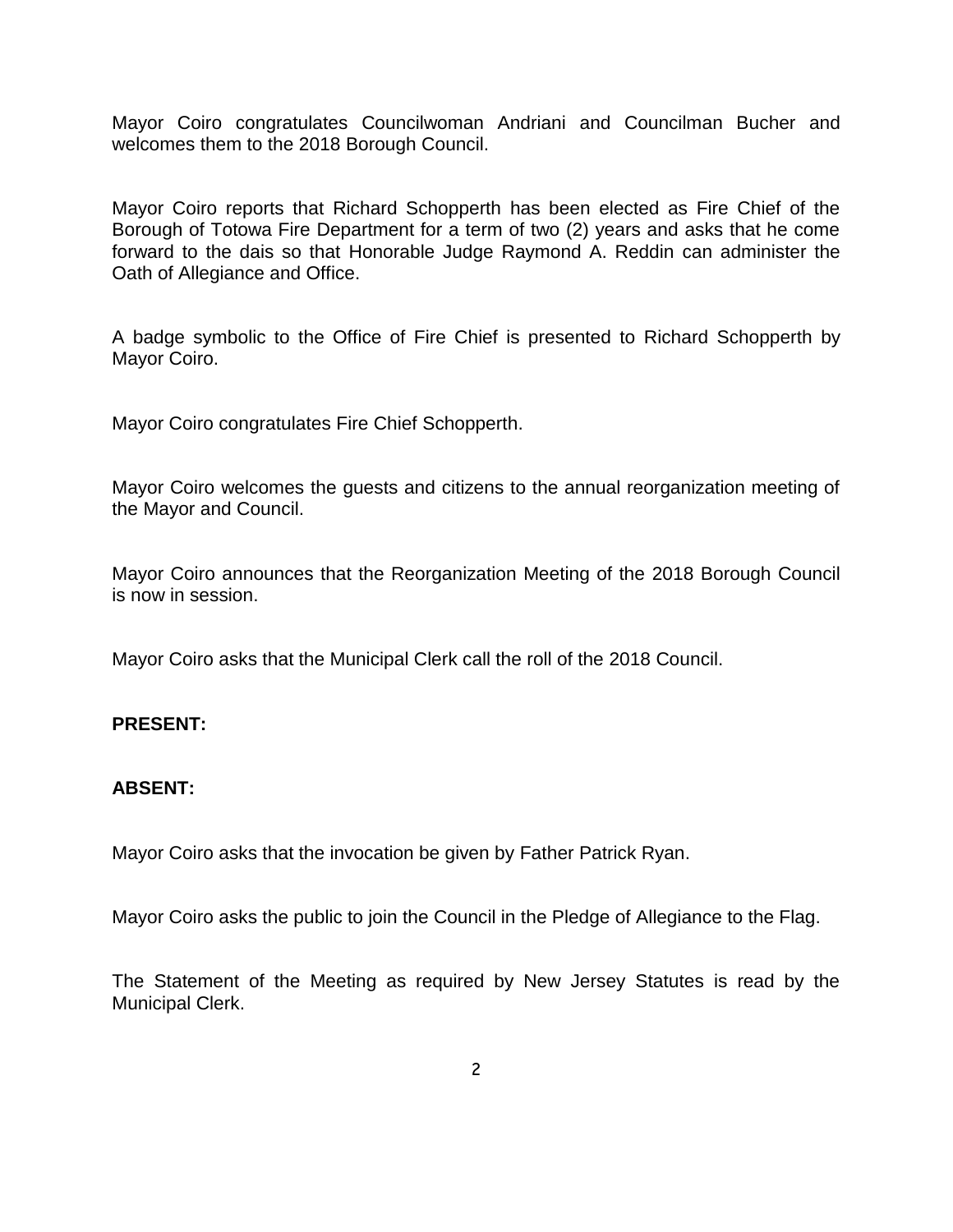Mayor Coiro calls for the election of Council President for the 2018 Council.

Nominations are made by the Members of the Council.

Councilman/Councilwoman nominated is/are \_\_\_\_\_\_\_\_\_\_\_\_\_\_\_\_\_\_\_\_\_\_\_\_\_\_\_\_\_\_\_\_.

Motion by \_\_\_\_\_\_\_\_\_\_\_\_\_\_\_\_\_\_\_\_, seconded by \_\_\_\_\_\_\_\_\_\_\_\_\_\_\_\_\_\_\_\_, that Councilman/Councilwoman\_\_\_\_\_\_\_\_\_\_\_\_\_\_ be elected as Council President for 2018.

Mayor Coiro announces that Councilman/Councilwoman \_\_\_\_\_\_\_\_\_\_\_\_\_\_\_\_\_\_\_\_\_\_\_\_ has been elected as Council President for 2018.

Mayor Coiro announces that the following resolutions will be presented by Councilman Picarelli to the Governing Body for their consideration and adoption.

The following resolutions are hereby submitted for adoption:

- 01-2018 To adopt the By-Laws of the Borough of Totowa, as amended.
- 02-2018 Resolution for the Annual Notice of the Schedule of the Meetings for 2018 as required by Chapter 231, P.L. 1975.
- 03-2018 To adopt the Cash Management Plan for the Borough of Totowa.
- 04-2018 To designate the Mayor, Borough Clerk and the Chief Financial Officer/Treasurer as the Official Signatories to sign all checks.
- 05-2018 That the Tax Collector be designated as the Official Tax Assessment Search Officer of the Borough of Totowa.
- 06-2018 That the Borough Clerk be designated as the Unconfirmed Assessment Search Officer of the Borough of Totowa.
- 07-2018 That the Borough Clerk be designated as the Supervisor Certifying Officer for the Public Employees Retirement System.
- 08-2018 That the Borough Clerk be designated as the Supervisor Certifying Officer for the Police and Firemen's Retirement System.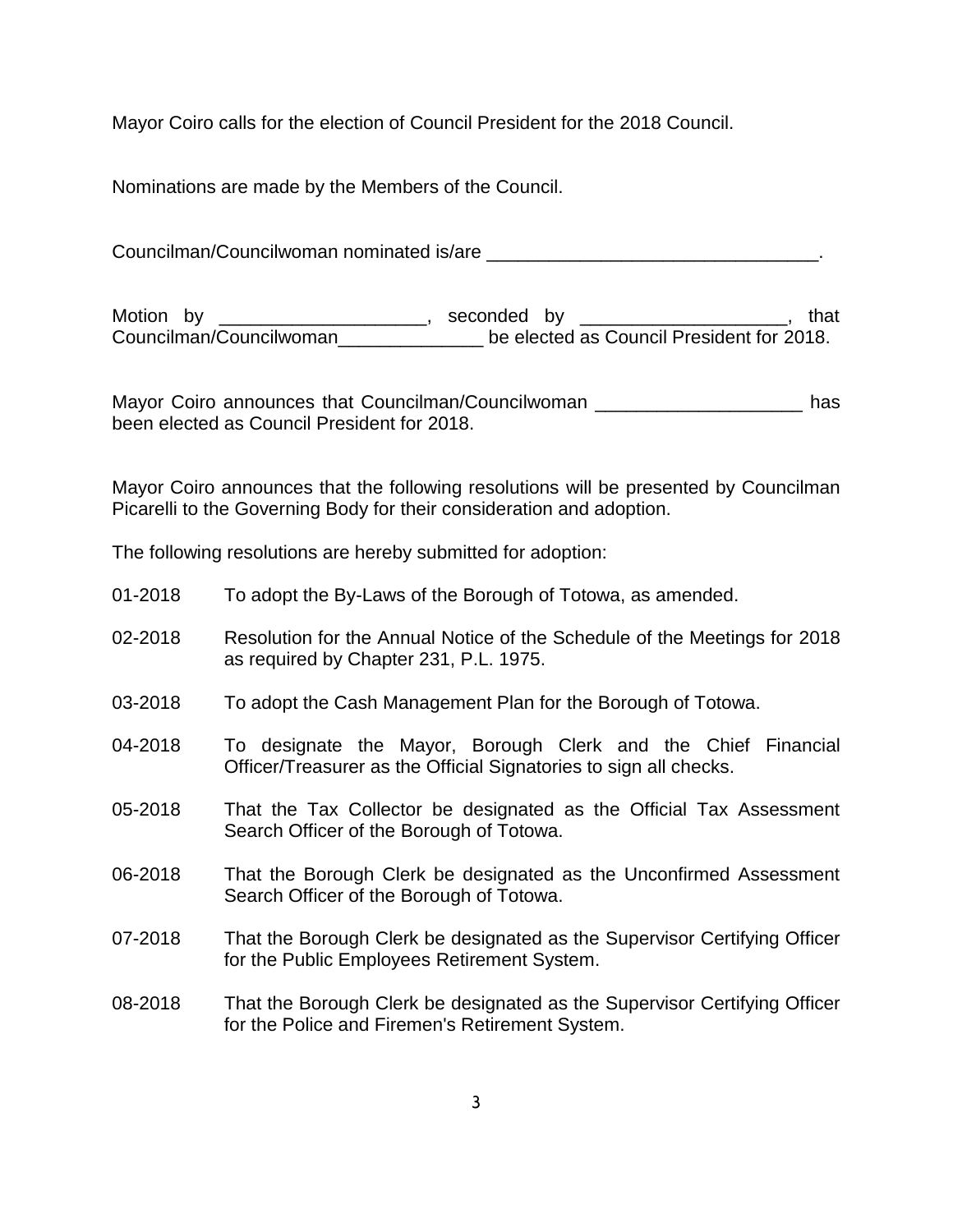- 09-2018 To designate the Chief Financial Officer/Treasurer as the Official in charge of Social Security.
- 10-2018 To designate the Borough Clerk as the Official to issue Sub-Division certificates as recommended by the Planning Board and approved by the Mayor and Council.
- 11-2018 That the Tax Collector be authorized to charge interest on delinquent accounts.
- 12-2018 That the Water Registrar be authorized to charge interest on delinquent water accounts.
- 13-2018 To ratify appointments of officers and employees, contracts and authorization for services previously approved during 2017 for services to be performed in 2018.
- 14-2018 To designate the Municipal Court Judge, Court Administrator, Deputy Court Administrator and Violations Clerk as the Official Signatories to sign all Municipal Court General Account and Bail Account checks.
- 15-2018 To designate the Borough Clerk as the Public Agency Compliance Officer.
- 16-2018 Authorizing And Adopting A Standard Tort Claim Notice Form.
- 17-2018 Introduction and adoption of the 2018 Temporary Budget.

Resolution No. 2018-01 for the payment of bills.

Mayor Coiro makes appointments with the advice and consent of the Council.

Confirm the appointments.

Professional resolutions for the Attorney, Tax Appeal Attorney, Auditor, Engineer, Planner, Risk Management Consultant, Bond Counsel, Special Counsel and Grant Writer.

Resolution Authorizing Contract With Cardinal Ambulance Corp. For Supplemental Medical Transportation Services For 2018.